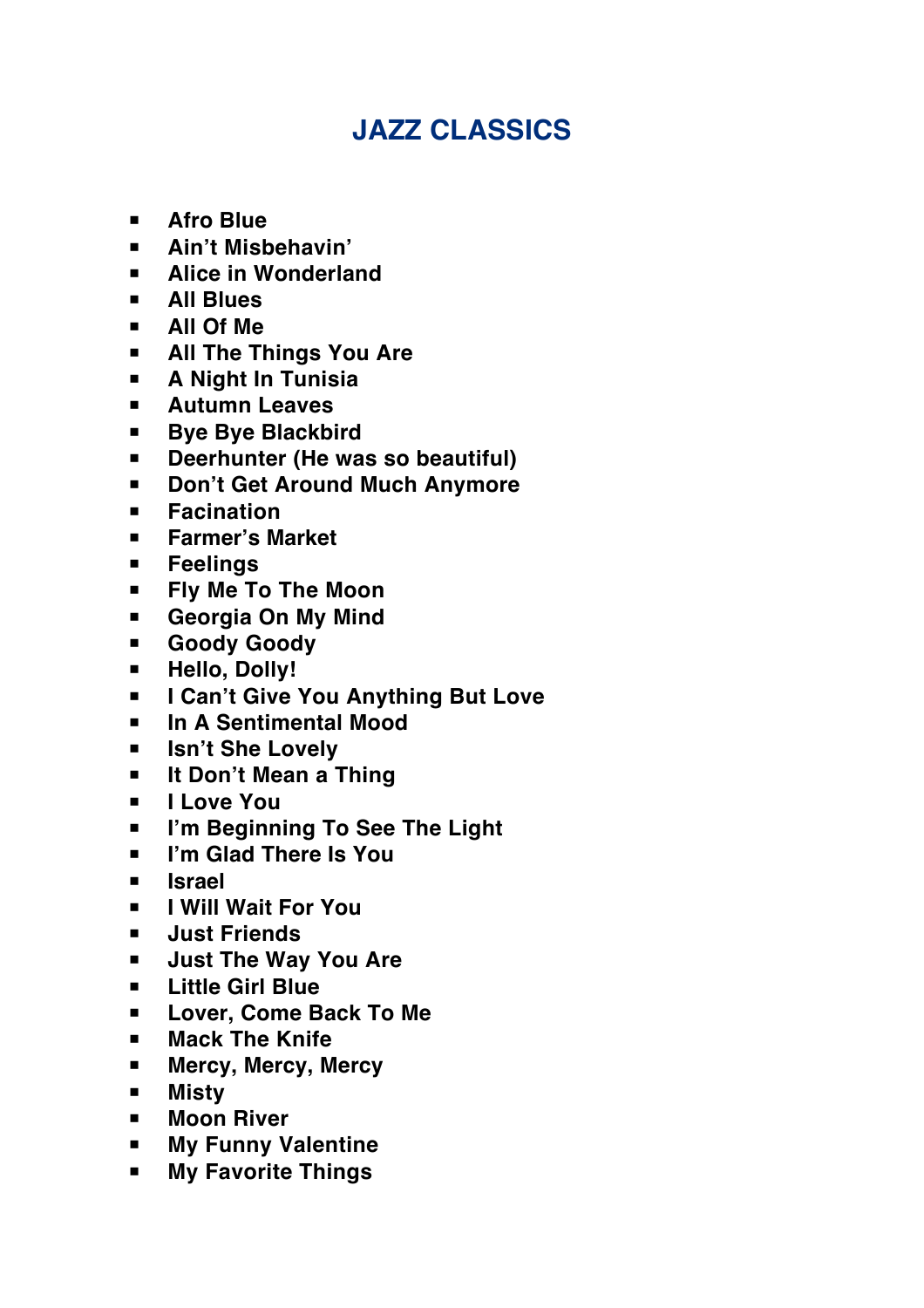- **▪ My Way**
- **▪ Nature Boy**
- **▪ New York New York**
- **▪ Night and Day**
- **▪ Nothing's Gonna Change**
- **▪ Oh Happy Day**
- **▪ Old Devil Moon**
- **▪ On A Clear Day**
- **▪ Opus De Funk**
- **▪ Roote 66**
- **▪ Recoda Me**
- **▪ Satin Doll**
- **▪ Saving All My Love For You**
- **▪ Sentimental Journey**
- **▪ Sister Sadie**
- **▪ Smoke Gets In Your Eyes**
- **▪ Softly, As In A Morning Sunrise**
- **▪ Someday My Prince will Come**
- **▪ Someday Over The Rainbow**
- **▪ Somethin' Stupid**
- **▪ Song For My Father**
- **▪ Strangers In The Night**
- **▪ St.Thomas**
- **▪ Summertime**
- **▪ Sunny**
- **▪ Sweet Lorraine**
- **▪ S'Wonderful**
- **▪ Take The A Train**
- **▪ Tenderly**
- **▪ The Gentle Rain**
- **▪ The Nearness Of You**
- **▪ You Are The Sunshine Of My Life**
- **▪ You'd Be So Nice To Come Home To**
- **▪ You've Changed**
- **▪ Wha't A Diff'rence A Day Made**
- **▪ What A Wonderful World**
- **▪ When I Fall In Love**
- **▪ When You're Smiling**
- **▪ Whisper Not**
- **▪ Work Song**